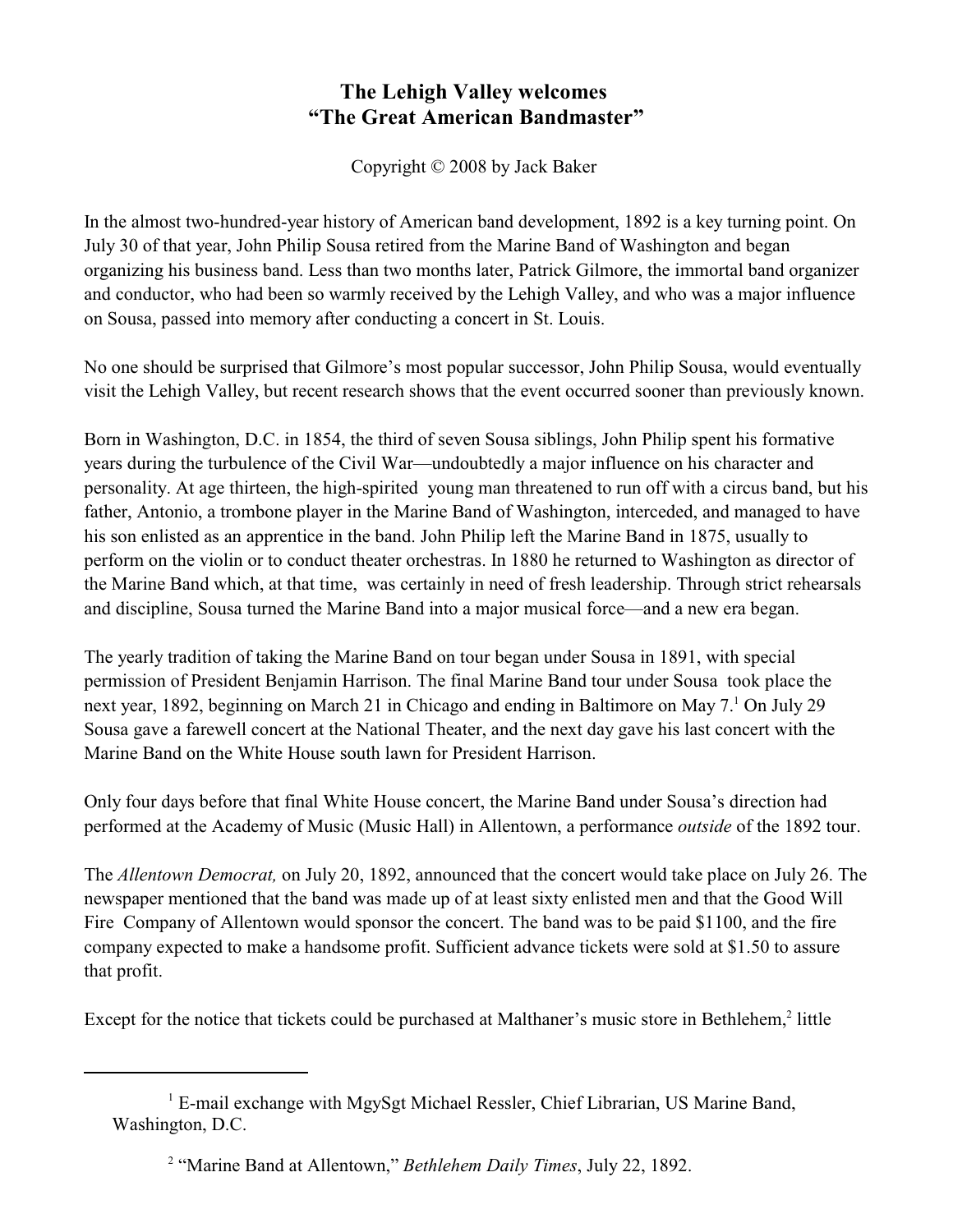excitement was shown by Bethlehem or Easton, probably because no performance had been scheduled in either town, and possibly because Sousa's Marine Band, which usually stayed in Washington, was consequently not as well known as Gilmore's. When Gilmore's Band had visited Bethlehem and Easton only two years earlier, they received sensational publicity.

On July 23, the *Catasauqua Dispatch,* typically supplying more detail than Allentown newspapers, noted that it took considerable "maneuvering by Senator Quay to secure the Marine Band engagement." They also hinted of some local jealously. In their words, "the Marine Band is not a favorite amongst professional musicians, who see in the former a favored rival which they would confine to the capitol, and thus the difficulty of securing a leave of absence." This odd comment may have been a slap at the Allentown Band, which so dominated the band scene of the 1890s in Allentown, that they seemed virtual professionals. With so many engagements, there was little room for other bands. Indeed, they were probably playing at least a hundred concerts per year. By 1897, however, newspaper reports show considerable evidence that the Pioneer Band of Allentown was providing some serious competition.

But how or why would the Marine Band, only three days before its final two performances under Sousa's direction, be persuaded to travel to Allentown for a concert? We can only speculate that this trip may have had political implications. Benjamin Harrison was running for reelection later in 1892. Senator Matthew Quay was one of the most influential and politically savvy senators Pennsylvania has ever had, and served as campaign manager for Harrison's successful 1888 election. Perhaps Harrison was concerned about losing Pennsylvania's electoral votes and hoped to secure a little help from the Lehigh Valley, a major population center. It may have done some good. Harrison did win Pennsylvania in 1892, but it was not enough. He lost the general election contest to Grover Cleveland.

Even before his visit to Allentown as Marine Band conductor, Sousa had decided to form a business band, and during his 1892 tour had signed a contract with David Blakely, Gilmore's former manager. During the Allentown visit, Sousa may have taken the opportunity to mine musicians from the Allentown Band for his new band, probably to the dismay of conductor Martin Klingler. The passing of Gilmore was an added bonanza for Sousa's efforts to organize his new ensemble. He brought aboard nineteen members of the former Gilmore Band, including saxophonist Edward Lefabre, and cornetist Herbert L. Clark. These men formed the core of his new band, initially called "Sousa's New Marine Band."

Sousa must have enjoyed his Allentown experience with the Marine Band, because only months after forming his new civilian band, he brought them back to the Music Hall. The December 14, 1892 issue of the *Allentown Democrat* gave a fairly sophisticated review of the Friday, December 9 concert at the Music Hall, which opened with the overture to Rossini's *Semiramide*. The appearance of local men on the stage may have helped generate some enthusiasm. The *Democrat* noted that "two of the prominent members of his [Sousa's] present great organization until a year or so ago were members of our Allentown Band—Mr. Edward Fritz, a young German cornetist, and Mr. Samuel Schaich, a famous clarionet [*sic*] player." Fritz played with Sousa for only a year or two, whereas Schaich remained with the bandmaster for many years.

The *Democrat* complained that there were many empty seats at the performance, which they thought "remarkable for a city that claims to be the home of more music-loving people than any city of its size in the country." The *Bethlehem Times* paid little notice except to remind readers that a "special car on the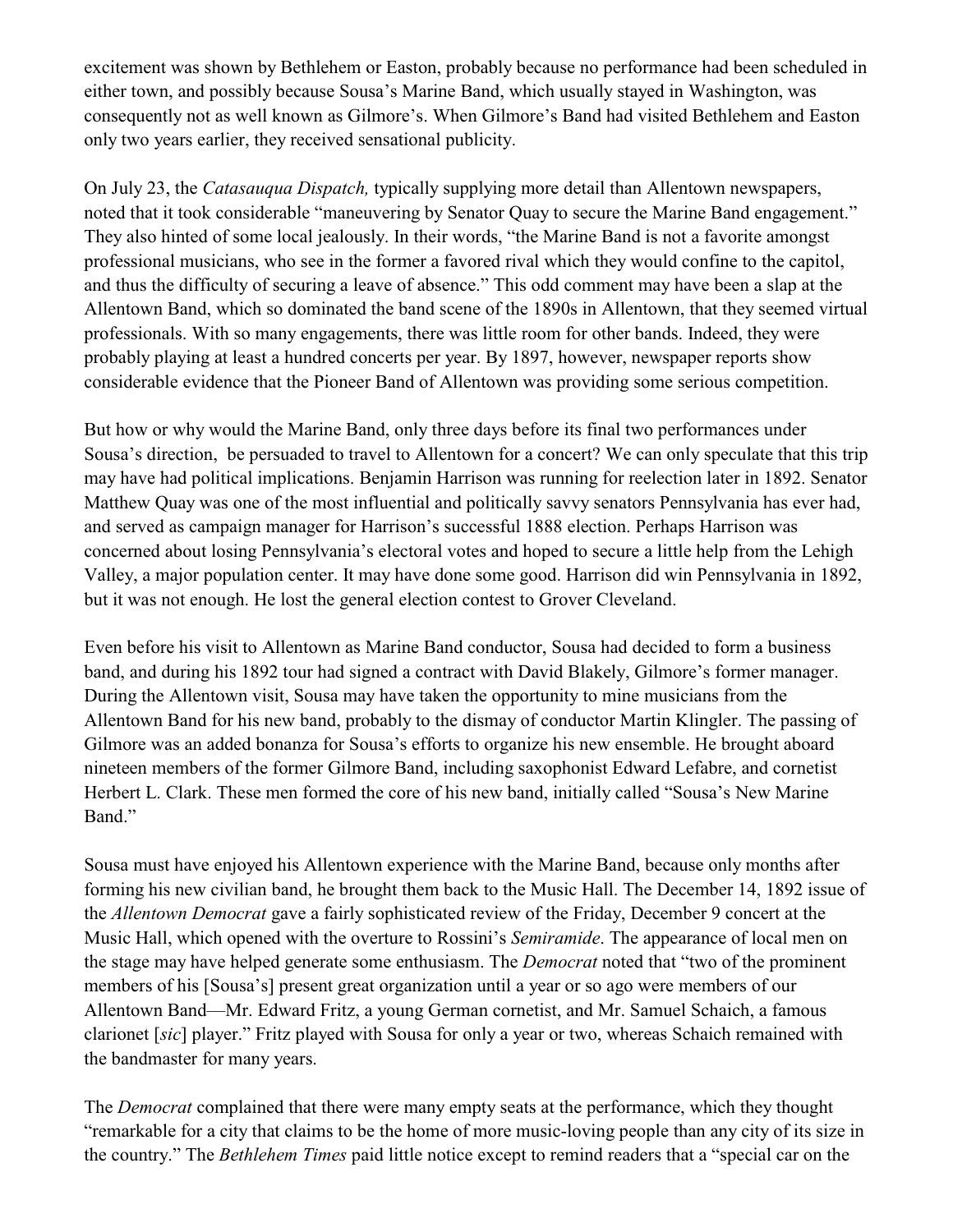

Able Opera House, Easton *Easton Daily Express* March 7, 1895

Pryor.

As always, Sousa continued with his composing. Late in 1896, on his way home from a vacation in Europe, he was inspired to write "Stars and Stripes Forever." We would expect to see that now-famous march performed locally soon afterward, but no documentary evidence has been found. It may, however, have been played as an encore. During Sousa's 1897 visit to the Lehigh Valley, only the *Bethlehem Globe* printed a program for the April 8 concert in South Bethlehem. "Stars and Stripes Forever" was not on the program, but "El Capitan" was. Composed only months before Stars and Stripes, "El Capitan" seemed to be the most popular Sousa march performed locally. The earliest record we have of "Stars and Stripes Forever" being programmed and performed in the Lehigh Valley was at the June 27, 1897 (Sunday) evening concert by the Allentown Band at Central Park in Rittersville.<sup>4</sup>

electric road" [the brand new trolley system between Allentown and Bethlehem] would be added to follow the regular car for the "accommodation of those who wish to hear the [New] Marine Band."<sup>3</sup> It is quite possible that many riders of that special car were members of the Bethlehem Band (the reorganized Beckel's Cornet Band) and the Fairview Band of Bethlehem.

The name "New Marine Band" did not last long. The Marine Band of Washington objected, and Sousa was forced to change it. The band was later marketed in the Lehigh Valley as "Sousa's Peerless Concert Band," or just "Sousa and his Band."

Sousa and his renamed band returned to the Lehigh Valley in

1895, 1896 and 1897, always performing at Allentown's Music Hall at Sixth and Turner streets. The advertisements usually featured the great trombonist, Arthur



During the Spanish-American War years (1898–99), Sousa visited only South Bethlehem and Easton. Easton provided only an advertisement, but the *South Bethlehem Globe* noted that at the April 19, 1899

<sup>&</sup>lt;sup>3</sup> "Special Car to Allentown," *Bethlehem Daily Times*, Dec. 9, 1892.

<sup>&</sup>lt;sup>4</sup> "Central Park," *Allentown Morning Call*, June 25, 1897.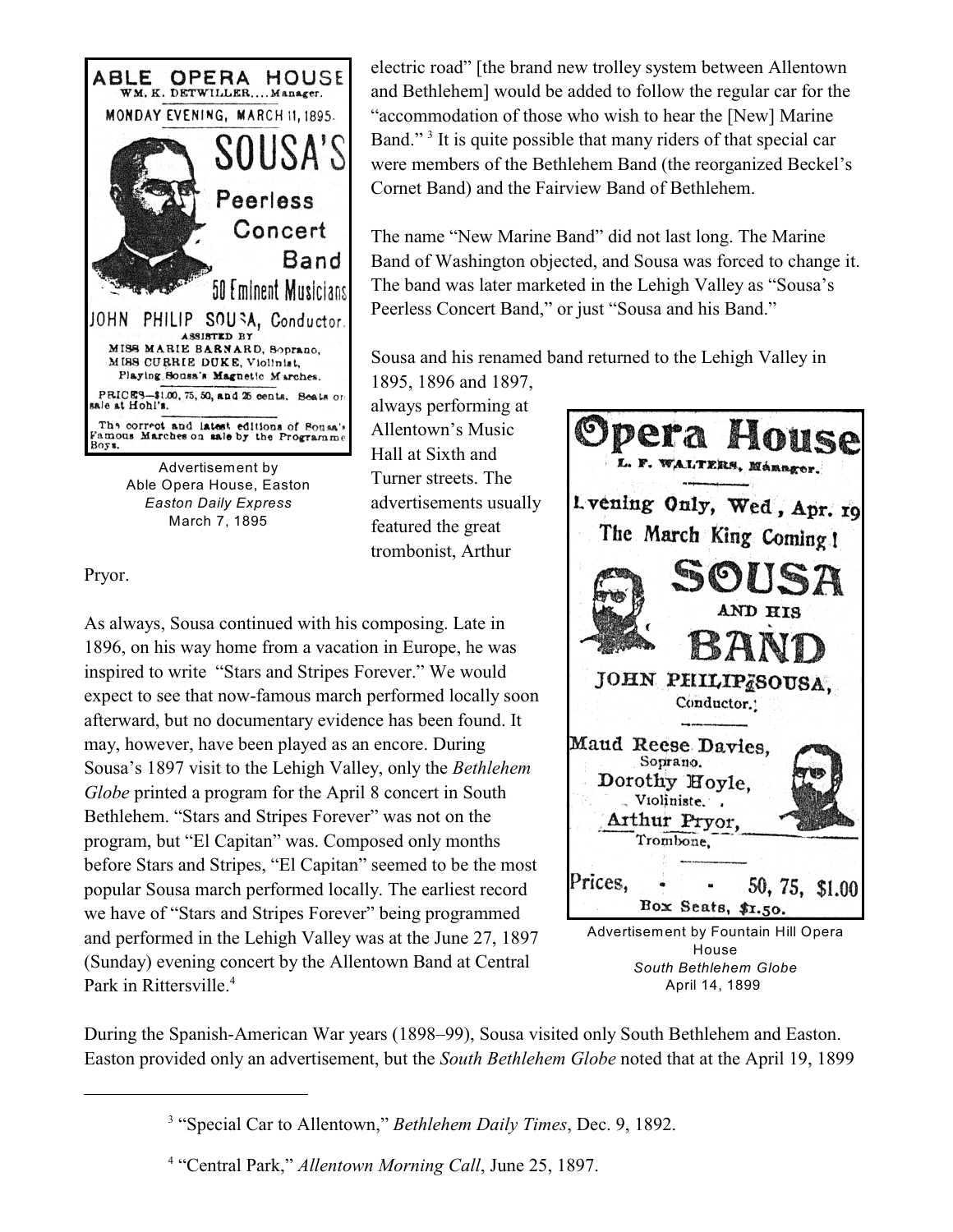concert at the Fountain Hill Opera House, the favorite numbers were "Tarantella," from *The Bride Elect*, and "march from the Charlatan, Sousa's latest opera."<sup>5</sup>



Lyric Advertisement *Allentown Morning Call*, March 27, 1900

In Allentown during the 1890s, Sousa's concerts were always held at the Music Hall (the Academy of Music, where the *Morning Call* building now stands), the major venue in town. By the turn of the century, however, a change was in order. On Court Street, only a half block from the Music Hall, was another center for local entertainment and commerce called Central Market Hall. Built in 1891, the same year as Carnegie Hall in New York, Central Market Hall was used for many local events, such as fund-raisers, hospital fairs, and concerts by local bands. This structure would eventually be remodeled and improved, first to the Lyric Theater in 1899,<sup>6</sup> then into Allentown's Symphony Hall of today.

Sousa's next performance in Allentown, a matinee on Friday, March 30, 1900, would naturally be booked at the remodeled Central Market Hall—the Lyric. The Music Hall, a half block away, was still there, but the Lyric was becoming the preferred venue. One would

expect a certain amount of excitement from the newspapers for the next arrival of Sousa's band to Allentown in the new theater. Not so! The newspapers showed little interest and provided no reviews. The Lyric ads billed it as a "Farewell Concert," probably because the band was preparing for their first European tour. A short article in the *Morning Call* noted that audiences could expect to see Arthur Pryor and Herbert L. Clark.<sup>7</sup> Immediately following the Allentown concert, Sousa's band was on its way to a same-day evening concert at the Academy of Music in Philadelphia. We can easily believe that such a busy schedule would help to validate the stories about Sousa band members living on sandwiches and sleeping on their trunks.

Sousa's band returned to the Lyric in 1908 and 1910, and performed in Central Park in 1912 and 1913. They last performed in Allentown (again at the Lyric) in 1920. Sousa most likely used one of the recently removed backstage dressing rooms to prepare for his concerts.

Sousa continued the band's brutal touring schedule well into his late seventies. On March 5, 1932, he

<sup>&</sup>lt;sup>5</sup> "Sousa, the March King," *South Bethlehem Globe*, April 20, 1899.

<sup>&</sup>lt;sup>6</sup> The Lyric opened October 10 with the play, *Frederick the Great*; the orchestra under the baton of Martin Klingler. Only nine days after the debut of the Lyric, the monument to the veterans of the Civil War in the middle of Center Square would be unveiled with great fanfare, with many bands on parade.

<sup>&</sup>lt;sup>7</sup> "A Short Sousa Tour," *Allentown Morning Call*, March 27, 1900.